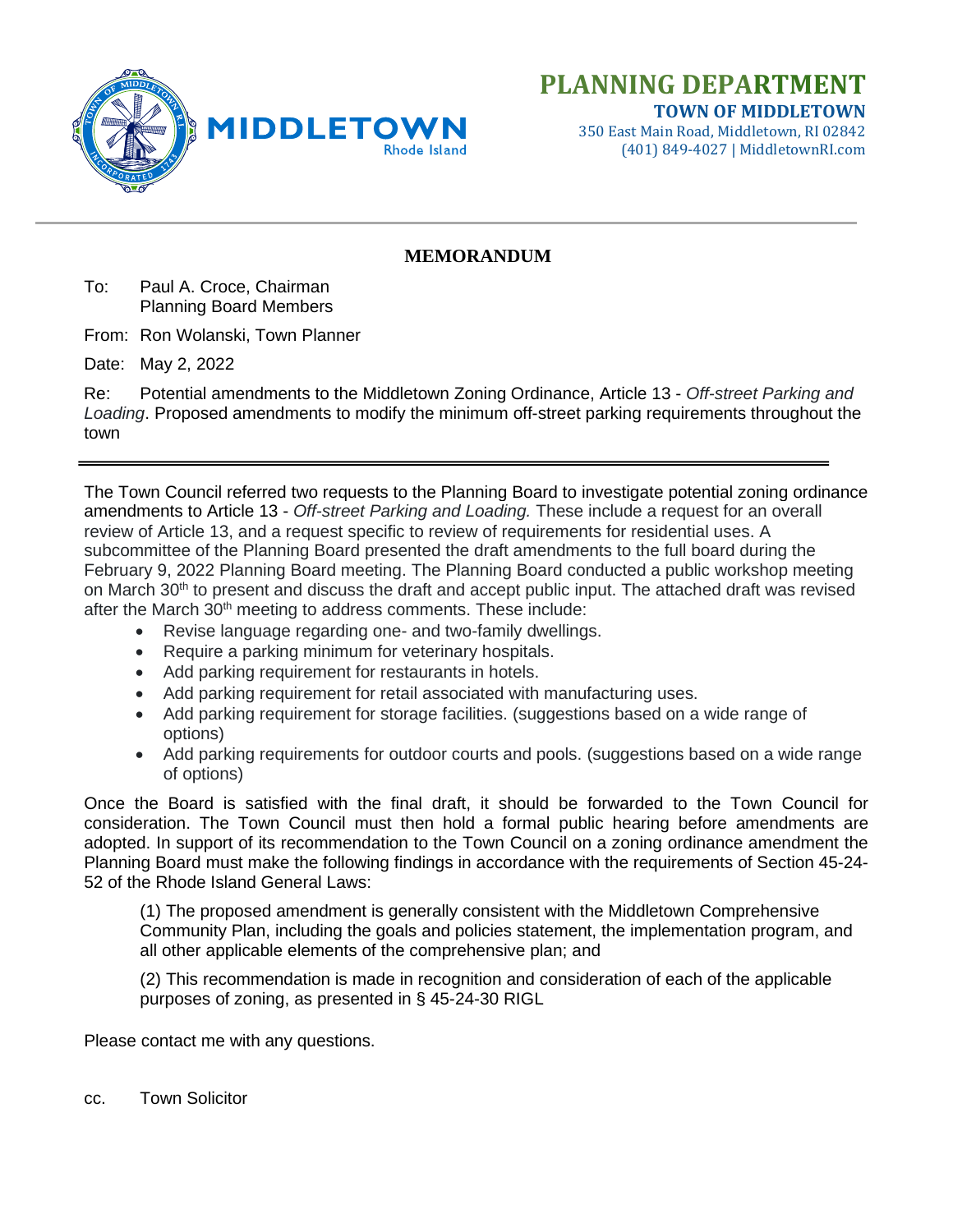# **ARTICLE 13 OFF-STREET PARKING AND LOADING**

### § 1300 GENERAL REQUIREMENTS.

 No structure or use shall be erected, substantially altered or developed unless permanently maintained off-street parking and loading spaces have been provided in accordance with the provisions of this chapter.

(Ord. passed 10-30-06)

### § 1301 SITE IMPROVEMENTS.

Off-street parking and loading facilities shall conform to the following regulations:

- $(A)$   $-A$  Except for one- or two-family dwelling uses, Tthe area shall be permanently paved and maintained and shall have adequate and safe ingress and egress. Parking spaces required in connection with one- or two-family dwelling uses need not be permanently paved. For the purposes of this section, the term PAVING shall mean a uniform, hard, smooth covering which will bear travel by vehicles or by pedestrians in all seasons, which includes concrete, bituminous concrete, oil-penetrated gravel, brick and paving stone but shall not include such materials as gravel, crushed clamshells or any other similar material. The use of porous pavements, space paving blocks or similar pavements which provide for infiltration of ground water are permitted and encouraged, provided they will result in a durable and dust-free surface.
- (A)(B) Parking spaces required in connection with one- or two-family dwelling uses need not be permanently paved, but must have a durable, dust-free, all-weather surface that does not result in soil erosion. Surface materials such as gravel, crushed stone, and clam shells are permitted, provided that an appropriate base material is provided to support vehicle parking, subject to the approval of the Town Engineer. If not paved, the boundaries of the area dedicated to parking must be clearly delineated, such as by use of landscape blocks, stones, or wooden ties.

 (BC) Except for one- or two-family dwelling uses, Wwhere an off-street parking or loading area adjoins or lies within a residential district or abuts a residential use in any zoning district, a landscaped buffer strip of not less than 20 feet in width containing a double row of compact evergreen vegetative screening not less than four feet in height shall be erected and maintained between such area and the adjoining residential district or use. This screening requirement shall not apply to parking places required in connection with dwelling uses, except motels or hotels.

 (C) Lighting fixtures used to illuminate the parking or loading area shall reflect the light away from adjoining property and away from adjacent streets and shall not exceed one foot candle projection onto abutting property.

 $(\overline{PED})$  No off-street parking facility shall be located closer than ten feet to any front lot line, street line, rear lot line or side lot line in any commercial or industrial zoning district.

 (EDE) Access driveways serving any required parking lot from a street shall not be less than 12 feet in width for one-way traffic, and not less than 24 feet in width for two-way traffic.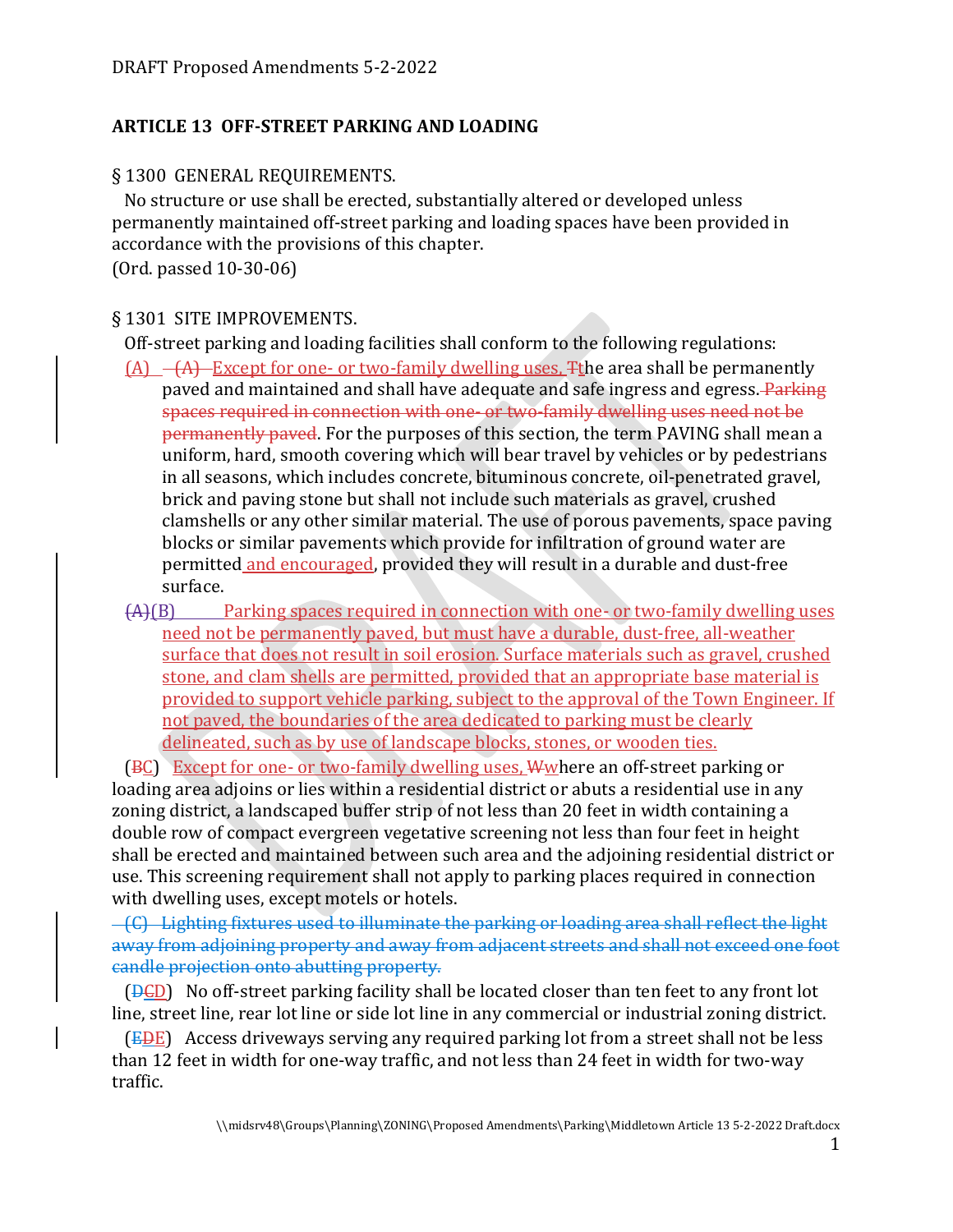(FEF) Individual parking stalls shall be no less than nine feet wide and 18 feet in length and in no case shall the gross area of parking space including aisles be less than 162 square feet per car. Aisles between rows of parking stalls shall not be less than 12 feet for one-way traffic, and not less than 24 feet for two-way traffic.

 (GFG) Except for one- or two-family dwelling uses , Aall parking areas shall be landscaped in accordance with the Rules and Regulations Regarding the Subdivision and Development of Land. Design of landscaping area(s) as bio-retention cells to accept and infiltrate stormwater runoff is encouraged whenever site conditions allow.

 (HGH) Handicapped parking spaces accessible to disabled persons shall be provided as may be applicable under the Americans with Disabilities Act (ADA) and any federal or state regulations promulgated thereunder.

 (IHI) All off-street parking and loading facilities shall be suitably sloped and drained to eliminate standing water and prevent damage to abutting property and/or public streets and alleys, so as not to cause any nuisance to adjacent or public property. The design of all parking lot area drainage shall conform to the Rules and Regulations Regarding the Subdivision and Development of Land and Chapter 153 of this code.

 $(H)$  All off-street parking and loading facilities shall maintain distances from buildings, fire hydrants, post indicator valves and emergency access ways as required by the applicable Fire Code.

 $(KHK)$  No motor vehicle repair work or service of any kind shall be permitted in conjunction with parking or loading facilities provided in commercial districts, except emergency repair service necessary to start vehicles.

 (LKL) Any parking area and loading space as defined in this chapter shall be continually maintained in satisfactory condition so as to be safe and attractive and free of hazard, nuisance, weeds, overgrown grass or other unsafe condition.

(Ord. passed 10-30-06)

# § 1302 LOCATION OF FACILITY.

 (A) All parking and loading facilities required by this chapter shall be located on the same lot as the principal use it is intended to serve. Shared parking facility plans may be approved as part of the development plan review process, if applicable. Parking plans shall be a part of overall site planning and shall be subject to review and approval by the Planning Board. All parking shall be in accordance with the Rules and Regulations Regarding the Subdivision and Development of Land, as applicable..

(B) For one- and two-family dwelling uses, required off-street parking spaces shall be contained entirely on the subject property. Driveways and other designated parking spaces located in the front yard, which is the area located between the dwelling structure and the street, shall not occupy more than 50% of the front yard area.

(Ord. passed 10-30-06)

### § 1303 SUBMISSION OF PLANS.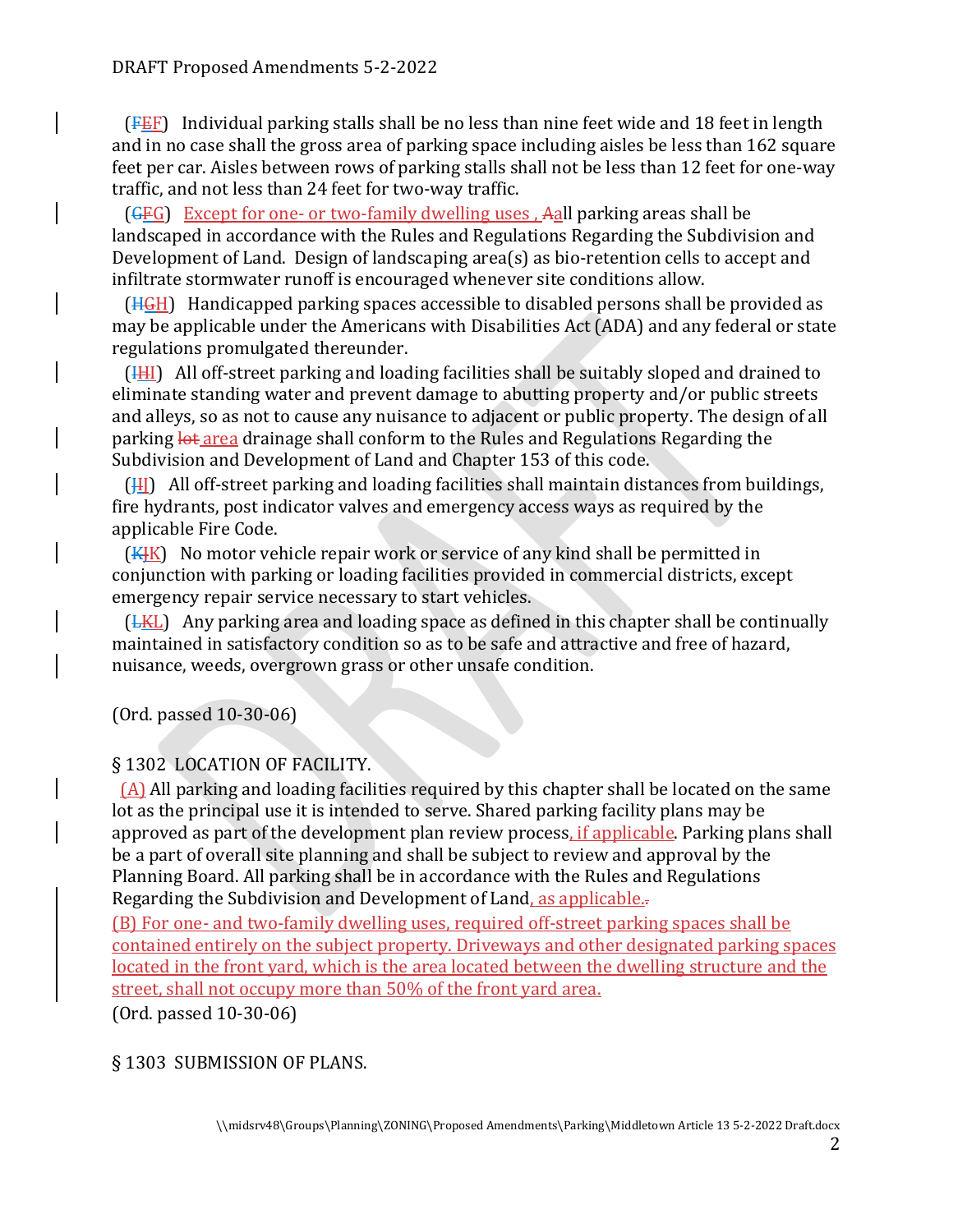Plans and specifications for the required parking or loading facility shall be submitted at the time of application for a building permit for the main use or at the time of application for development plan review pursuant to  $\S 305$ . (Ord. passed 10-30-06)

### § 1304 MINIMUM AND MAXIMUM OFF-STREET PARKING REQUIREMENTS.

 The following minimum off-street parking space requirements shall apply to all principal and accessory uses as listed in §602 of this code. The total parking spaces provided shall not exceed 150% of the minimum number required, except that for retail uses the total parking spaces shall not exceed 125% of the minimum number required. Where more than one use occurs on one site, the requirements of this Section shall be cumulative unless the Board finds that the periods during which a given use requires parking which will not substantially overlap the parking periods of other uses on the site and accordingly approves a proportional reduction in required spaces. In no case shall the number of required spaces be less than the number of spaces required by the use requiring the greater number of spaces.

| <b>Type of Use</b><br>(Principal and Accessory)                                                                                                     | <b>Minimum Parking Spaces Required</b>                                                                                                                                                       |
|-----------------------------------------------------------------------------------------------------------------------------------------------------|----------------------------------------------------------------------------------------------------------------------------------------------------------------------------------------------|
| Residential dwellings, except elderly<br>housing                                                                                                    | 2 spaces per dwelling                                                                                                                                                                        |
| <b>Elderly housing</b>                                                                                                                              | 1 space per dwelling unit                                                                                                                                                                    |
| Hotel or motel with restaurant/meeting<br><b>room</b>                                                                                               | 5 spaces plus 1 space per unit                                                                                                                                                               |
| Hotel or motel only                                                                                                                                 | 4 parking spaces plus 1 per unit                                                                                                                                                             |
| <b>Extractive and industrial non-</b><br>manufacturing; manufacturing uses;<br>transportation, communication and<br>utilities; wholesale commercial | 1 space for every 2 employees on the largest shift for<br>which the building is designed, plus 1 for each motor<br>vehicle maintained or used on the premises (minimum of 4<br>total spaces) |
| Automobile service stations                                                                                                                         | 4 for each employee, minimum 2; plus 4 for each service<br>bay                                                                                                                               |
| Gas station/mini-mart                                                                                                                               | 1 for each employee plus 3 each 1,000 sq. ft. of GFA (not<br>to include parking at the pumps)                                                                                                |
| Lunchrooms, restaurants, taverns, etc.                                                                                                              | 4 space for each 3 persons of total capacity                                                                                                                                                 |
| Large scale shopping center                                                                                                                         | 2.5 for each 1,000 sq. ft. gross leasable floor area (GFA)                                                                                                                                   |
| Small scale shopping center                                                                                                                         | 3 for each 1,000 sq. ft. gross leasable floor area (GFA)                                                                                                                                     |
| General retail/all other commercial uses                                                                                                            | 4 spaces per 1,000 sq. ft. of gross leasable floor area<br>(GFA)                                                                                                                             |

#### MINIMUM AND MAXIMUM OFF-STREET PARKING REQUIREMENTS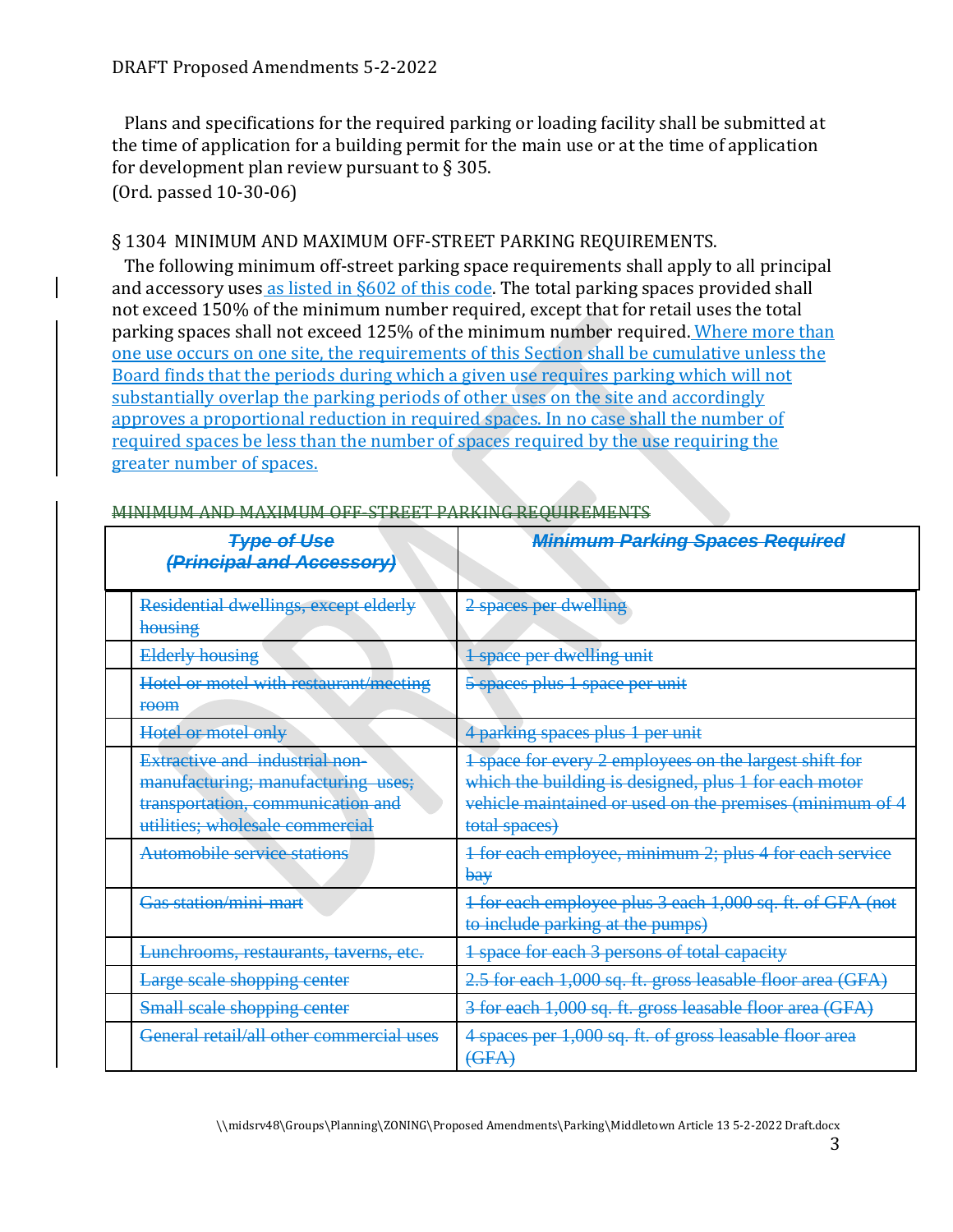|                                                                                 | <b>Boarding and rooming houses</b>                                     | 2 spaces plus 1 for each room                                                                                                                     |
|---------------------------------------------------------------------------------|------------------------------------------------------------------------|---------------------------------------------------------------------------------------------------------------------------------------------------|
|                                                                                 | <b>Personal, Business and Professional Services</b>                    |                                                                                                                                                   |
|                                                                                 | Offices, public or professional<br>administration or service buildings | 3 for each 1,000 sq. ft. of GFA                                                                                                                   |
|                                                                                 | <b>Banks, financial institutions and similar</b><br><b>uses</b>        | 4 for each 1,000 sq. ft. of GFA                                                                                                                   |
|                                                                                 | <b>ATM</b> machine                                                     | 2 per machine                                                                                                                                     |
|                                                                                 | Theaters, concert halls, auditoriums and<br>similar uses               | 1 for each 3 seats of total capacity                                                                                                              |
|                                                                                 | <b>Bowling alleys</b>                                                  | 4 for each alley or lane plus 1 additional space for each 100<br>sq. ft. of the floor area used for restaurant, cocktail lounge<br>or similar use |
|                                                                                 | Funeral parlors, mortuaries and similar<br>uses                        | 1 for each 3 seats total capacity                                                                                                                 |
|                                                                                 | Unspecified personal and business uses                                 | 4 for each 1,000 sq. ft. of GFA                                                                                                                   |
|                                                                                 | Government, Institutional and Educational                              |                                                                                                                                                   |
| Churches and other places of religious<br><b>1 for each 5 seats</b><br>assembly |                                                                        |                                                                                                                                                   |
|                                                                                 | <b>Hospitals</b>                                                       | <b>1</b> for each bed                                                                                                                             |
|                                                                                 | Rest, retirement, convalescent or nursing<br>homes and similar uses    | 1 for each 3 beds                                                                                                                                 |
|                                                                                 | <b>Medical and dental offices</b>                                      | 1 for every 100 sq. ft. floor area of examination, treating<br>room, office and waiting room (Minimum of 4 spaces)                                |
|                                                                                 | Libraries, museums and art galleries                                   | 1 for each 400 sq. ft. floor area (Minimum of 4 spaces)                                                                                           |
|                                                                                 | Elementary schools (private)                                           | 2 for each classroom plus 1 for every 5 seats in auditoriums<br>or assembly halls                                                                 |
|                                                                                 | High schools (private, except boarding<br>schools)                     | 1 for every 10 students or 1 for every 5 seats in auditoriums<br>or assembly halls, whichever is greater                                          |
|                                                                                 | Business, technical and trade                                          | <b>1 for each 2 students</b>                                                                                                                      |
|                                                                                 | Colleges, universities (private)                                       | <b>1 for each 2 students</b>                                                                                                                      |
|                                                                                 | Kindergartens, child care centers,<br>nursery schools and similar uses | 2 for each classroom but not less than 6 for the building                                                                                         |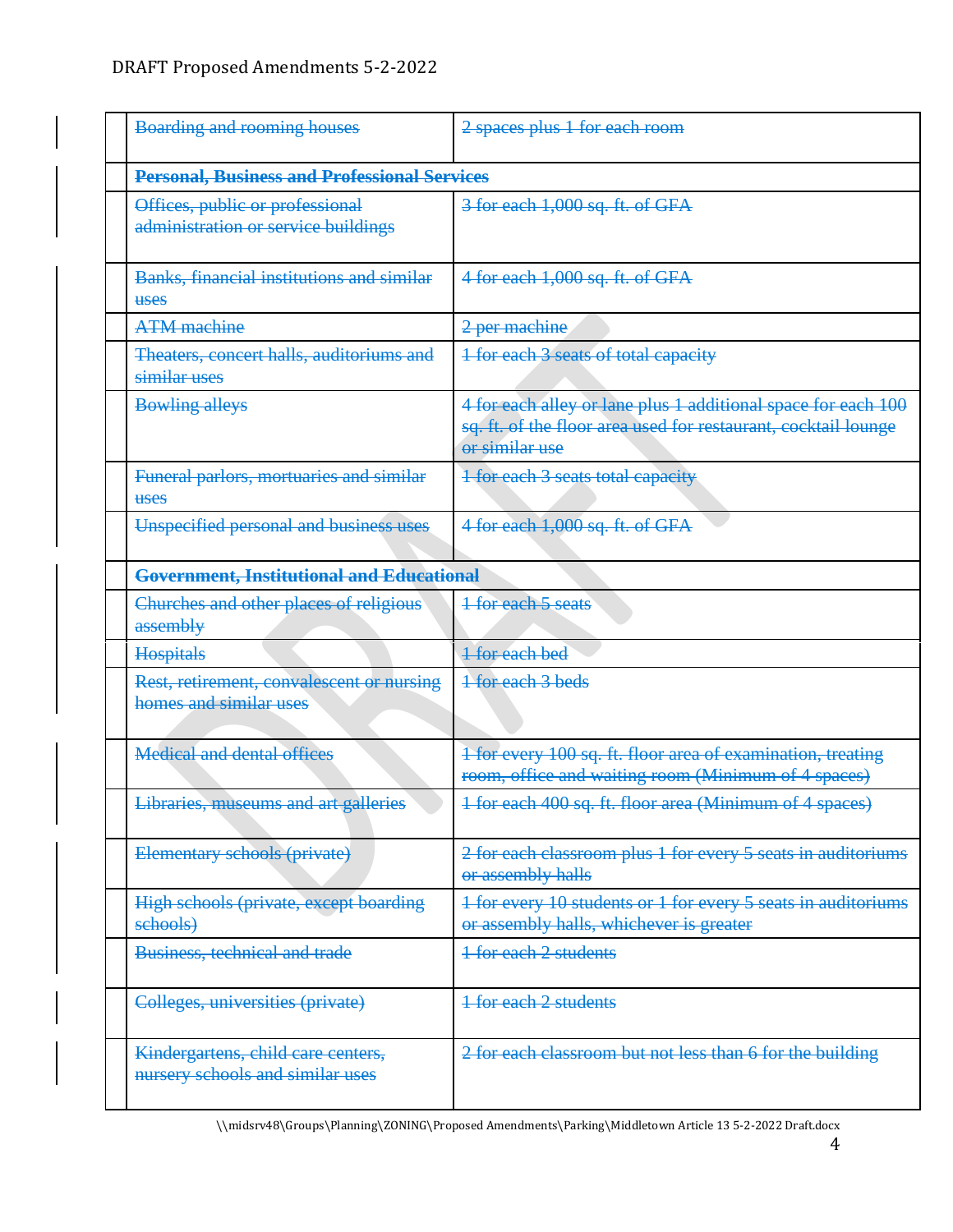| <b>Recreation</b>                                            |                                                                                                                                                      |
|--------------------------------------------------------------|------------------------------------------------------------------------------------------------------------------------------------------------------|
| Marina or yacht club                                         | 1.5 spaces per boat slip                                                                                                                             |
| Athletic fields and courts                                   | 1 space for each 4 persons of total capacity                                                                                                         |
| Swimming pool, ice rink, public or<br>community club or hall | 1 for each 5 persons capacity plus one 1 for each 4 seats; or<br>1 for each 30 sq. ft. floor area used for seating purposes,<br>whichever is greater |
|                                                              |                                                                                                                                                      |
| Golf course (18 holes)                                       | 80 spaces                                                                                                                                            |
| Golf course (18 holes) with dining<br>facilities add:        | 1 space for each 3 persons of total capacity                                                                                                         |
| Health club                                                  | 1 for every 250 sq. ft. of GFA plus 5 employee spaces                                                                                                |
| Golf driving range                                           | 2 plus 1 per tee                                                                                                                                     |

# (Ord. passed 10-30-06; Am. Ord. 2011-12, passed 11-21-11)

### MINIMUM AND MAXIMUM OFF-STREET PARKING REQUIREMENTS

|   | <b>PRINCIPAL USE as per §602 of this code</b>                                                                 | <b>MINIMUM OFFSTREET PARKING</b><br><b>REQUIREMENTS</b>                                                                                                                                                             |
|---|---------------------------------------------------------------------------------------------------------------|---------------------------------------------------------------------------------------------------------------------------------------------------------------------------------------------------------------------|
| A | <b>AGRICULTURAL</b>                                                                                           |                                                                                                                                                                                                                     |
|   | <b>A.1 Veterinary Hospitals</b>                                                                               | 3 spaces for each 1,000 sq.ft.<br>of gross leasable floor area (GFLA)                                                                                                                                               |
|   | A.42 all other uses under the agricultural principal use<br>category                                          | No parking minimums                                                                                                                                                                                                 |
| B | RESIDENTIAL - CONVENTIONAL DEVELOPMENT*                                                                       |                                                                                                                                                                                                                     |
|   | <b>B.1</b> all uses under the residential conventional<br>development use category unless otherwise specified | 2 spaces per dwelling unit                                                                                                                                                                                          |
|   | <b>B.2 Single family, two-family &amp; multi-family dwellings</b>                                             | 2 spaces for per dwellings up to<br>2,500 sq.ft. of finished space plus 1<br>additional space for each 1,000 sq.ft.<br>or fraction thereof over 2,500 sq.ft.                                                        |
|   | <b>B.3 Motel or hotel</b>                                                                                     | 4 parking spaces plus 1 per unit or if<br>with restaurant/meeting room<br>thaen 5 add 1 space per 3 persons of<br>permitted fire code occupancy for<br>restaurant/meeting room space<br>space plus 1 space per unit |
|   | <b>B.4 Rooming Houses</b>                                                                                     | 2 spaces plus 1 for each room                                                                                                                                                                                       |
|   | <b>B.5 Senior independent living facilities</b>                                                               | 1 space per dwelling unit                                                                                                                                                                                           |
|   | <b>B.6 Rest, retirement, convalescent, or nursing homes</b>                                                   | 1 space for each 3 persons based on<br>fire code occupancy limits                                                                                                                                                   |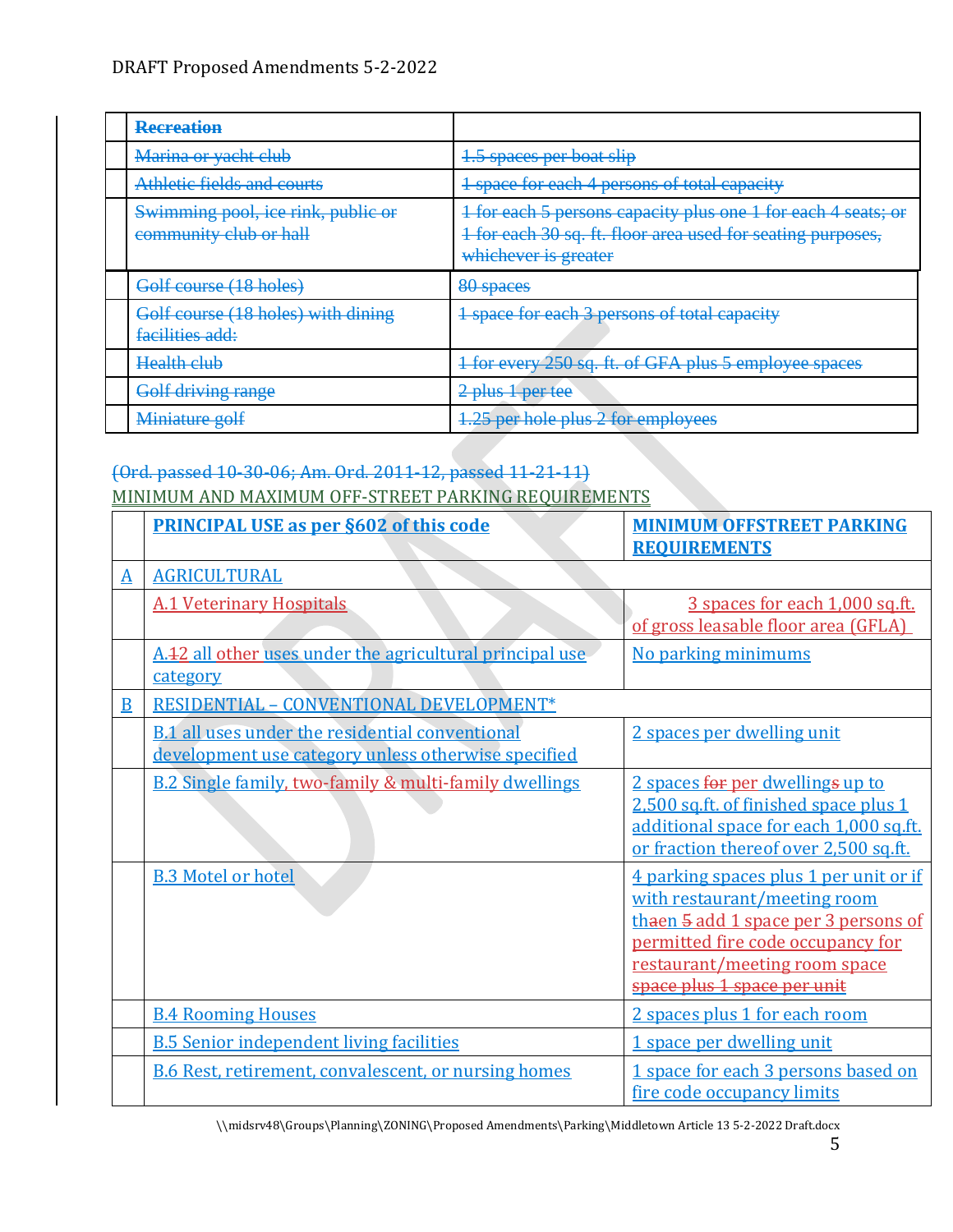|                         | <b>B. 7 Residential care and assisted living facility</b>                                                                                                                                                                                            | 1 space per dwelling unit                                                                                                                                                                                  |
|-------------------------|------------------------------------------------------------------------------------------------------------------------------------------------------------------------------------------------------------------------------------------------------|------------------------------------------------------------------------------------------------------------------------------------------------------------------------------------------------------------|
|                         | *see §2700 for additional parking requirements for mixed use<br>developments; Chapter 98 for parking requirements related to short-<br>term residential leases; and $\S$ 709-710 for additional restriction on<br>parking of trailers and motorhomes |                                                                                                                                                                                                            |
| $\overline{\mathsf{C}}$ | <b>RESIDENTIAL - CONSERVATION DEVELOPMENT</b>                                                                                                                                                                                                        |                                                                                                                                                                                                            |
|                         | C.1 all uses under the residential conservation<br>development use category unless otherwise specified                                                                                                                                               | 2 spaces per dwelling unit                                                                                                                                                                                 |
|                         | <b>C.2 Single family dwellings</b>                                                                                                                                                                                                                   | 2 spaces for dwellings up to 2,500<br>sq.ft. of finished space plus 1<br>additional space for each 1,000 sq.ft.<br>or fraction thereof over 2,500 sq.ft.                                                   |
| $\overline{D}$          | EXTRACTIVE AND INDUSTRIAL NON-MANUFACTURING                                                                                                                                                                                                          |                                                                                                                                                                                                            |
|                         | D.1 all uses under the extractive and industrial non-<br>manufacturing principal use category unless otherwise<br>specified                                                                                                                          | 1 space for every 2 employees on<br>the largest shift for which the<br>building is designed, plus 1 space<br>for each motor vehicle maintained<br>or used on the premises (minimum<br>of 4 total spaces)   |
|                         | D.2 Construction general contractors, including storage of<br>materials and equipment, but excluding outdoor storage<br>of bulk materials                                                                                                            | 1 space for every 1.5 employees on<br>the largest shift for which the<br>building is designed, plus 1 space<br>for each motor vehicle maintained<br>or used on the premises (minimum<br>of 4 total spaces) |
|                         | D.3 Miscellaneous special trade contractors, with outdoor<br>storage, but excluding outdoor storage of bulk materials                                                                                                                                | 1 space for every 1.5 employees on<br>the largest shift for which the<br>building is designed, plus 1 space<br>for each motor vehicle maintained<br>or used on the premises (minimum<br>of 4 total spaces) |
|                         | D.4 Miscellaneous special trade contractors with outdoor<br>storage, including outdoor storage of bulk materials                                                                                                                                     | 1 space for every 1.5 employees on<br>the largest shift for which the<br>building is designed, plus 1 space<br>for each motor vehicle maintained<br>or used on the premises (minimum<br>of 4 total spaces) |
| E                       | <b>MANUFACTURING</b>                                                                                                                                                                                                                                 |                                                                                                                                                                                                            |
|                         | E.1 all uses under the manufacturing principal use<br>category                                                                                                                                                                                       | 1 space for every 2 employees on<br>the largest shift for which the<br>building is designed, plus 1 space<br>for each motor vehicle maintained                                                             |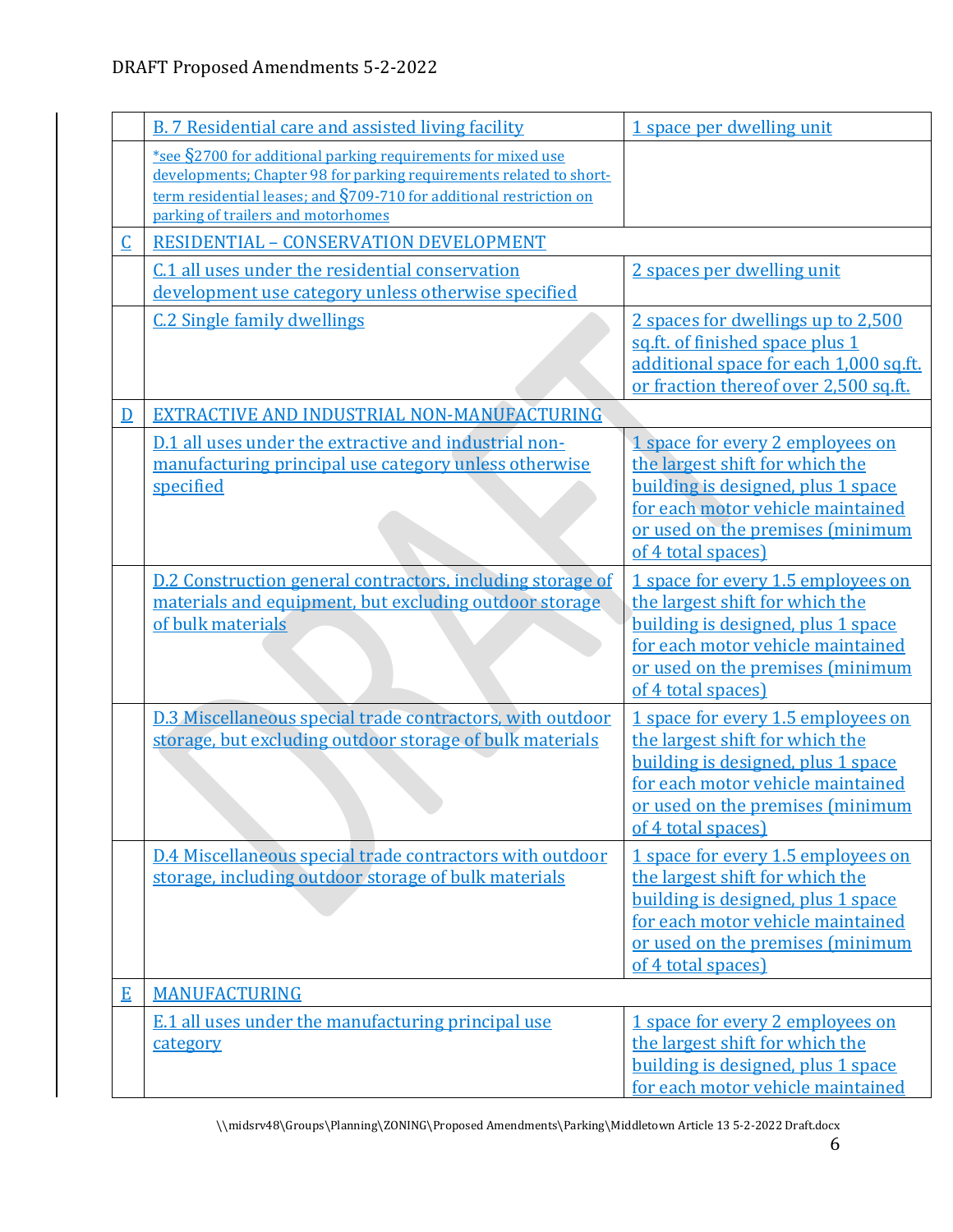|                |                                                                                                                               | or used on the premises (minimum<br>of 4 total spaces). If retail space is<br>included, add 1 space per 3 persons<br>of permitted fire code occupancy for<br>the retail space.                           |
|----------------|-------------------------------------------------------------------------------------------------------------------------------|----------------------------------------------------------------------------------------------------------------------------------------------------------------------------------------------------------|
| $\mathbf{F}$   | TRANSPORTATION, COMMUNICATIONS AND UTILITIES                                                                                  |                                                                                                                                                                                                          |
|                | F.1 all uses under the transportation, communications,<br>and utilities principal use category unless otherwise<br>specified. | 1 space for every 2 employees on<br>the largest shift for which the<br>building is designed, plus 1 space<br>for each motor vehicle maintained<br>or used on the premises (minimum<br>of 4 total spaces) |
|                | F.2 Self-storage                                                                                                              | 1 space per 2,000 sq.ft. of floor area<br>or 1 space per 100 storage units<br>(minimum of 4 spaces)                                                                                                      |
| $\overline{G}$ | <b>WIRELESS COMMUNICATION FACILITIES</b>                                                                                      |                                                                                                                                                                                                          |
|                | G.1 all uses under the wireless communication facilities<br>principal use category                                            | No parking minimums                                                                                                                                                                                      |
| H              | <b>WHOLESALE COMMERCIAL</b>                                                                                                   |                                                                                                                                                                                                          |
|                | H.1 all uses under the wholesale commercial principal use<br>category                                                         | 1 space for every 2 employees on<br>the largest shift for which the<br>building is designed, plus 1 space<br>for each motor vehicle maintained<br>or used on the premises (minimum<br>of 4 total spaces) |
| Ī              | <b>RETAIL COMMERCIAL</b>                                                                                                      |                                                                                                                                                                                                          |
|                | I. 1 all uses under the retail commercial principal use<br>category unless otherwise specified                                | 1 space per 1,000 sq.ft of gross<br>leasable floor area (GFLA)                                                                                                                                           |
|                | I. 2 Small-scale shopping center                                                                                              | 3 spaces per 1,000 sq.ft of gross<br>leasable floor area (GFLA)                                                                                                                                          |
|                | I. 3 Large-scale shipping center                                                                                              | 2.5 spaces per 1,000 sq.ft of gross<br>leasable floor area (GFLA)                                                                                                                                        |
|                | <b>I. 4 Gasoline service station (minor repairs only)</b>                                                                     | 1 space for each employee,<br>minimum 2 spaces; plus 4 for each<br>service bay                                                                                                                           |
|                | I. 5 Gasoline station with convenience store                                                                                  | 1 for each employee plus 3 spaces<br>per 1,000 sq.ft of gross leasable<br>floor area (GFLA), does not include<br>parking at the pumps                                                                    |
|                | <b>I.6 Lunchroom or restaurant (no alcoholic beverages)</b>                                                                   | 1 space for each 3 persons based on<br>fire code occupancy limits                                                                                                                                        |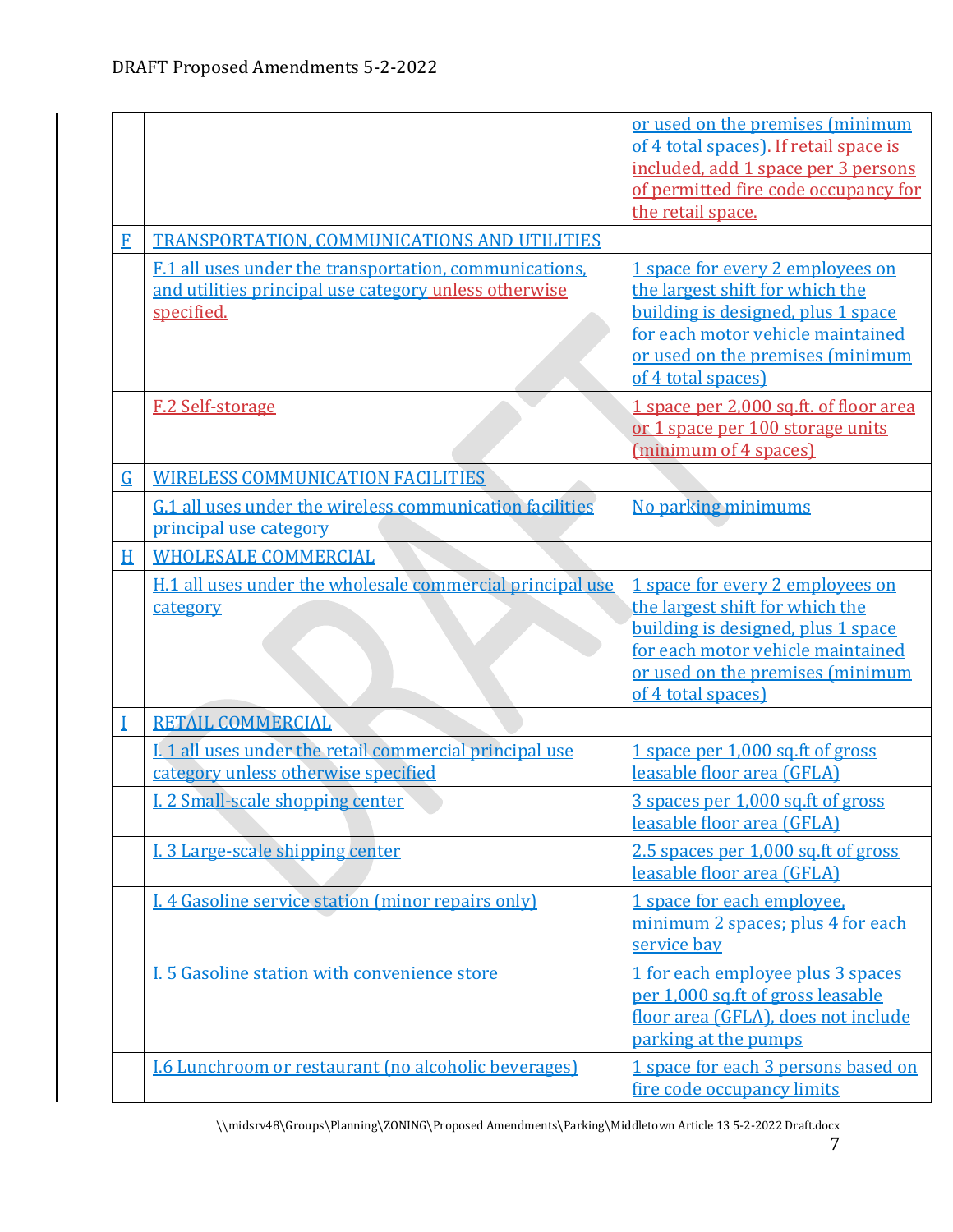|                          | I.7 Lunchroom or restaurant (alcoholic beverages)                                                                                                 | 1 space for each 3 persons based on<br>fire code occupancy limits                                                        |
|--------------------------|---------------------------------------------------------------------------------------------------------------------------------------------------|--------------------------------------------------------------------------------------------------------------------------|
|                          | I.8 Tavern, café, club bar or cocktail lounge (alcoholic<br>beverages)                                                                            | 1 space for each 3 persons based on<br>fire code occupancy limits                                                        |
|                          | <b>PERSONAL SERVICES</b>                                                                                                                          |                                                                                                                          |
|                          | [.1 all uses under the personal services principal use<br>category unless otherwise specified                                                     | 3 spaces for each 1,000 sq.ft. of<br>gross leasable floor area (GFLA)                                                    |
|                          | <b>I.2 Mortuary of funeral home without cremation services</b>                                                                                    | 1 space for each 3 persons based on<br>fire code occupancy                                                               |
|                          | <b>I.3 Crematorium</b>                                                                                                                            | 1 space for each 3 persons based on<br>fire code occupancy                                                               |
| $\underline{\mathbf{K}}$ | <b>BUSINESS SERVICES</b>                                                                                                                          |                                                                                                                          |
|                          | K.1 all uses under the business services principal use<br>category                                                                                | 3 spaces for each 1,000 sq.ft. of<br>gross leasable floor area (GFLA)                                                    |
| Ŀ                        | PROFESSIONAL SERVICES                                                                                                                             |                                                                                                                          |
|                          | L.1 all uses under the professional services principal use<br>category                                                                            | 3 spaces for each 1,000 sq.ft. of<br>gross leasable floor area (GFLA)                                                    |
| M                        | <b>INDOOR COMMERCIAL AMUSEMENT AND ENTERTAINMENT SERVICES</b>                                                                                     |                                                                                                                          |
|                          | M.1 all uses under the indoor commercial amusement<br>services principal use category                                                             | 5 spaces for each 1,000 sq.ft. of<br>gross leasable floor area (GFLA)                                                    |
| $\overline{\mathbf{N}}$  | GOVERNMENTAL, EDUCATIONAL, AND INSTITUTIONAL<br>ON PRIVATELY OWNED LAND                                                                           |                                                                                                                          |
|                          | N.1 all uses under the governmental, education, and<br>institutional on privately owned land principal use<br>category unless otherwise specified | 1 space for each 5 persons based on<br>fire code occupancy                                                               |
|                          | N.2 Day nursery school kindergarten or other agency<br>giving day care                                                                            | 2 spaces for each classroom but not<br>less than 6 total spaces                                                          |
|                          | N.3 Cemeteries                                                                                                                                    | No parking minimums                                                                                                      |
| $\Omega$                 | <b>COMMERCIAL OUTDOOR RECREATION</b>                                                                                                              |                                                                                                                          |
|                          | 0.1 all uses under commercial outdoor recreation unless<br>otherwise specified                                                                    | No parking minimums                                                                                                      |
|                          | 0.2 Miniature golf, driving range, pitch and putt, etc.                                                                                           | Driving range: 2 spaces plus 2 per<br>tee; Mini Golf: 1.25 spaces per hole<br>plus 2 spaces per employee                 |
|                          | <b>0.3 Golf course</b>                                                                                                                            | 80 spaces for 18-hole courses and 1<br>space for each 3 persons based on<br>fire code occupancy if dining is<br>included |
|                          | 0.4 Tennis/other outdoor court games                                                                                                              | <u>1 space per court</u>                                                                                                 |